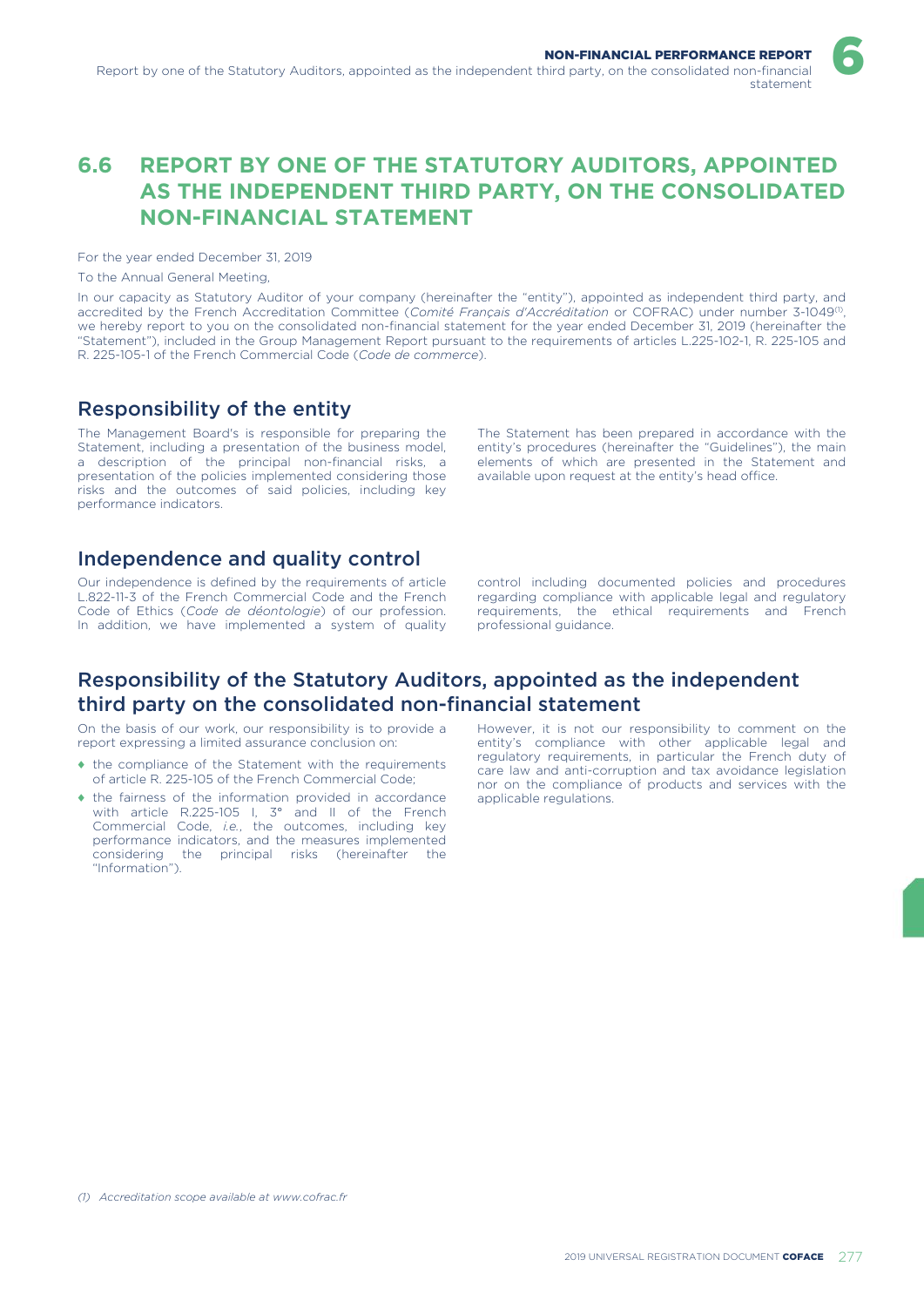#### NON-FINANCIAL PERFORMANCE REPORT

Report by one of the Statutory Auditors, appointed as the independent third party, on the consolidated non-financial statement

### Nature and scope of our work

6

The work described below was performed in accordance with the provisions of Article A.225-1 et seq. of the French Commercial Code, as well as with the professional guidance of the French Institute of Statutory Auditors (*Compagnie nationale des commissaires aux comptes or CNCC*) applicable to such engagements and with ISAE 3000<sup>(1)</sup>:

- ♦ we obtained an understanding of all the consolidated entities' activities, and the description of the principal risks associated;
- ♦ we assessed the suitability of the criteria of the Guidelines with respect to their relevance, completeness, reliability, neutrality and understandability, with due consideration of industry best practices, where appropriate;
- ♦ we verified that the Statement includes each category of social and environmental information set out in article L.225-102-1 III as well as information regarding compliance with human rights and anti-corruption and tax avoidance legislation;
- ♦ we verified that the Statement provides the information required under article R. 225-105 II of the French Commercial Code, where relevant with respect to the principal risks and includes, where applicable, an principal risks and includes, explanation for the absence of the information required under article L.225-102-1 III, paragraph 2 of the French Commercial Code;
- ♦ we verified that the Statement presents the business model and a description of principal risks associated with all the consolidated entities' activities, including where relevant and proportionate, the risks associated with their business relationships, their products or services, as well as their policies, measures and the outcomes thereof, including key performance indicators associated to the principal risks;
- ♦ we referred to documentary sources and conducted interviews to:
	- assess the process used to identify and confirm the principal risks as well as the consistency of the outcomes, including the key performance indicators used, with respect to the principal risks and the policies presented,

### Means and resources

Our work was carried out by a team of five people between November 2019 and March 2020 and took a total of five weeks.

We were assisted in our work by our specialists in sustainable development and corporate social

### Conclusion

Based on the procedures performed, nothing has come to our attention that causes us to believe that the non-financial statement is not presented in accordance with the

- corroborate the qualitative information (actions and results) that we considered the most important presented in the Appendix. For certain risks<sup>(2)</sup> our work was carried out at the level of the consolidating entity, for other risks, work was carried out at the level of the consolidating entity and in a selection of entities;
- ♦ we verified that the Statement covers the scope of consolidation, *i.e.* all the consolidated entities in accordance with article L. 233-16 of the French Commercial Code within the limitations set out in the Statement:
- ♦ we obtained an understanding of internal control and risk management procedures the entity has put in place and assessed the data collection process to ensure the completeness and fairness of the Information;
- $\bullet$  for the key performance indicators and other quantitative outcomes that we considered to be the most important presented in Appendix, we implemented:
	- analytical procedures to verify the proper consolidation of the data collected and the consistency of any changes in those data,
	- tests of details, using sampling techniques, in order to verify the proper application of the definitions and procedures and reconcile the data with the supporting documents. This work was carried out on a selection of contributing entities<sup>(3)</sup> and covers between 36% and 56% of the consolidated data selected for these tests;
- ♦ we assessed the overall consistency of the Statement based on our knowledge of all the consolidated entities.

We believe that the work carried out, based on our professional judgment, is sufficient to provide a basis for our limited assurance conclusion; a higher level of assurance would have required us to carry out more extensive procedures.

responsibility. We conducted around ten interviews with the people responsible for preparing the Statement, representing, in particular, the tax, risk management, compliance, human resources and environment departments.

applicable regulatory requirements and that the Information, taken as a whole, is not presented fairly in accordance with the Guidelines, in all material respects.

*(3) Coface France, Coface Poland.*

*<sup>(1)</sup> ISAE 3000: international standard on assurance engagements other than audits or reviews of historical financial information.*

*<sup>(2)</sup> Qualitative information (actions and results) considered the most important and presented in the Appendix.*